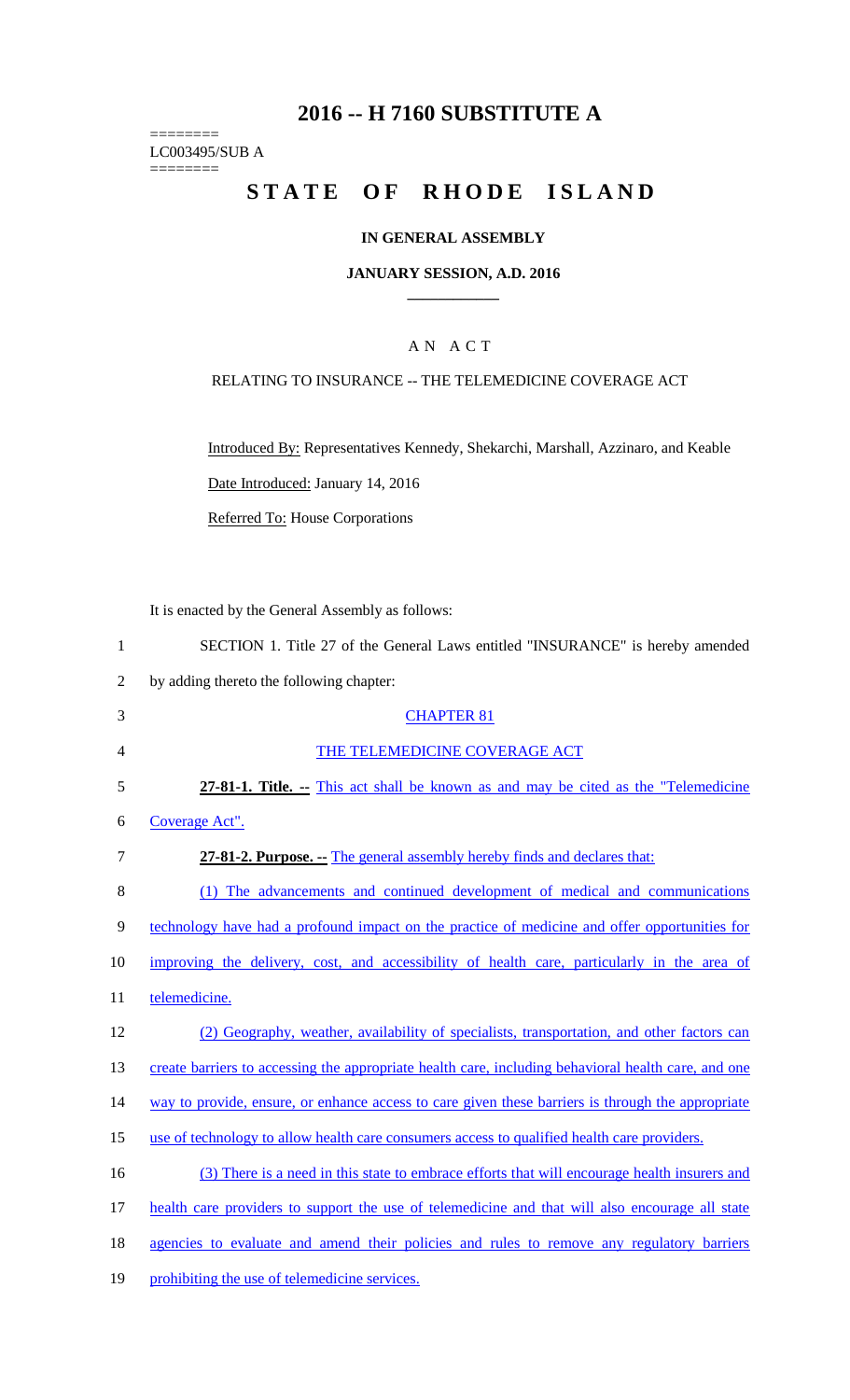1 **27-81-3. Definitions. --** (a) As used in this chapter:

| $\mathbf{2}$   | (1) "Distant site" means a site at which a health care provider is located while providing               |
|----------------|----------------------------------------------------------------------------------------------------------|
| $\mathfrak{Z}$ | health care services by means of telemedicine.                                                           |
| $\overline{4}$ | (2) "Health care facility" means an institution providing health care services or a health               |
| $\mathfrak{S}$ | care setting, including, but not limited to, hospitals and other licensed inpatient centers,             |
| 6              | ambulatory surgical or treatment centers, skilled nursing centers, residential treatment centers,        |
| $\tau$         | diagnostic, laboratory and imaging centers, and rehabilitation and other therapeutic health              |
| $8\,$          | settings.                                                                                                |
| 9              | (3) "Health care professional" means a physician or other health care practitioner                       |
| 10             | licensed, accredited or certified to perform specified health care services consistent with state        |
| 11             | law.                                                                                                     |
| 12             | (4) "Health care provider" means a health care professional or a health care facility.                   |
| 13             | (5) "Health care services" means any services included in the furnishing to any individual               |
| 14             | of medical, podiatric, or dental care, or hospitalization, or incident to the furnishing of that care or |
| 15             | hospitalization, and the furnishing to any person of any and all other services for the purpose of       |
| 16             | preventing, alleviating, curing, or healing human illness, injury, or physical disability.               |
| 17             | (6) "Health insurer" means any person, firm or corporation offering and/or insuring health               |
| 18             | care services on a prepaid basis, including, but not limited to, a nonprofit service corporation, a      |
| 19             | health maintenance organization, or an entity offering a policy of accident and sickness insurance.      |
| 20             | (7) "Health maintenance organization" means a health maintenance organization as                         |
| 21             | defined in chapter 41 of this title.                                                                     |
| 22             | (8) "Nonprofit service corporation" means a nonprofit hospital service corporation as                    |
| 23             | defined in chapter 19 of this title or a nonprofit medical service corporation as defined in chapter     |
| 24             | 20 of this title.                                                                                        |
| 25             | (9) "Originating site" means a site at which a patient is located at the time health care                |
| 26             | services are provided to them by means of telemedicine, which can be a patient's home where              |
| 27             | medically appropriate; provided, however, notwithstanding any other provision of law, health             |
| 28             | insurers and health care providers may agree to alternative siting arrangements deemed                   |
| 29             | appropriate by the parties.                                                                              |
| 30             | (10) "Policy of accident and sickness insurance" means a policy of accident and sickness                 |
| 31             | insurance as defined in chapter 18 of this title.                                                        |
| 32             | (11) "Store-and-forward technology" means the technology used to enable the                              |
| 33             | transmission of a patient's medical information from an originating site to the health care provider     |
| 34             | at the distant site without the patient being present.                                                   |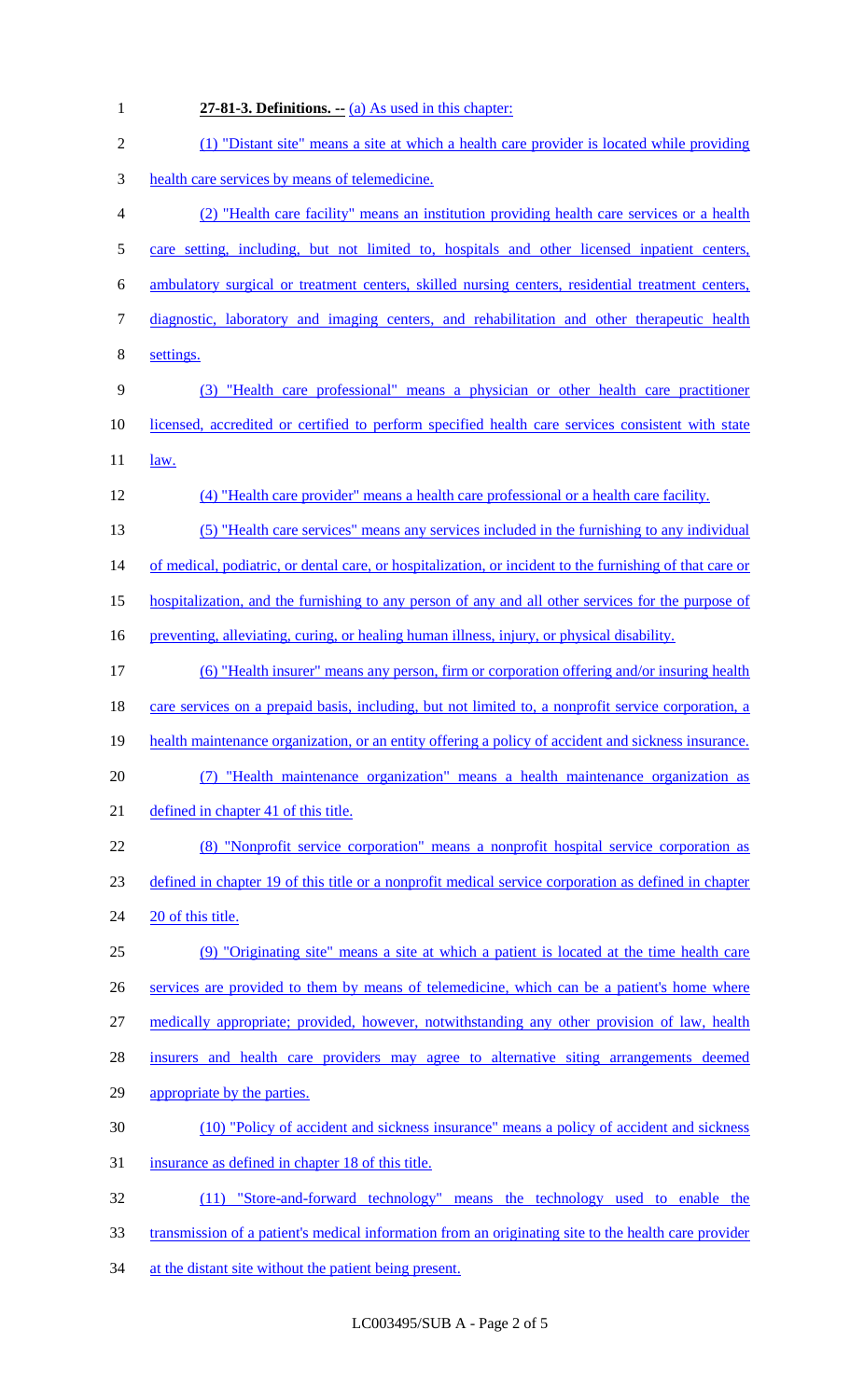1 (12) "Telemedicine" means the delivery of clinical health care services by means of real 2 time two-way electronic audiovisual communications, including the application of secure video 3 conferencing or store-and-forward technology to provide or support health care delivery, which 4 facilitate the assessment, diagnosis, treatment, and care management of a patient's health care 5 while such patient is at an originating site and the health care provider is at a distant site, 6 consistent with applicable federal laws and regulations. Telemedicine does not include an audio-7 only telephone conversation, email message or facsimile transmission between the provider and 8 patient, or an automated computer program used to diagnose and/or treat ocular or refractive 9 conditions. 10 **27-81-4. Coverage of telemedicine services. --** (a) Each health insurer that issues 11 individual or group accident and sickness insurance policies for health care services and/or 12 provides a health care plan for health care services shall provide coverage for treatment provided 13 through telemedicine to the extent that coverage is provided and paid for when provided through 14 in-person consultation between the insured and a health care provider. Such coverage shall be 15 subject to the same terms and conditions applicable to all other health benefits under the same 16 policy. 17 (b) A health insurer shall not exclude a health care service for coverage solely because 18 the health care service is provided through telemedicine and is not provided through in-person 19 consultation or contact, so long as such health care services are medically appropriate to be 20 provided through telemedicine services and as may be subject to the terms and conditions of a 21 telemedicine agreement between the insurer and the participating health care provider or provider 22 group. 23 (c) Benefit plans offered by a health insurer may impose a deductible, copayment, or 24 coinsurance requirement for a health care service provided through telemedicine. 25 (d) The requirements of this section shall apply to all policies and health plans issued, 26 reissued, or delivered in the state of Rhode Island on and after January 1, 2018. 27 (e) This chapter shall not apply to short-term travel, accident-only, limited or specified 28 disease, or individual conversion policies or health plans, nor to policies or health plans designed 29 for issuance to persons eligible for coverage under Title XVIII of the Social Security Act, known 30 as Medicare, or any other similar coverage under state or federal governmental plans. 31 **27-81-5. Severability.** If any provision of this chapter or of any rule or regulation 32 made under this chapter, or its application to any person or circumstance is held invalid by a court 33 of competent jurisdiction, the remainder of the chapter, rule, or regulation and the application of 34 the provision to other persons or circumstances shall not be affected by this invalidity. The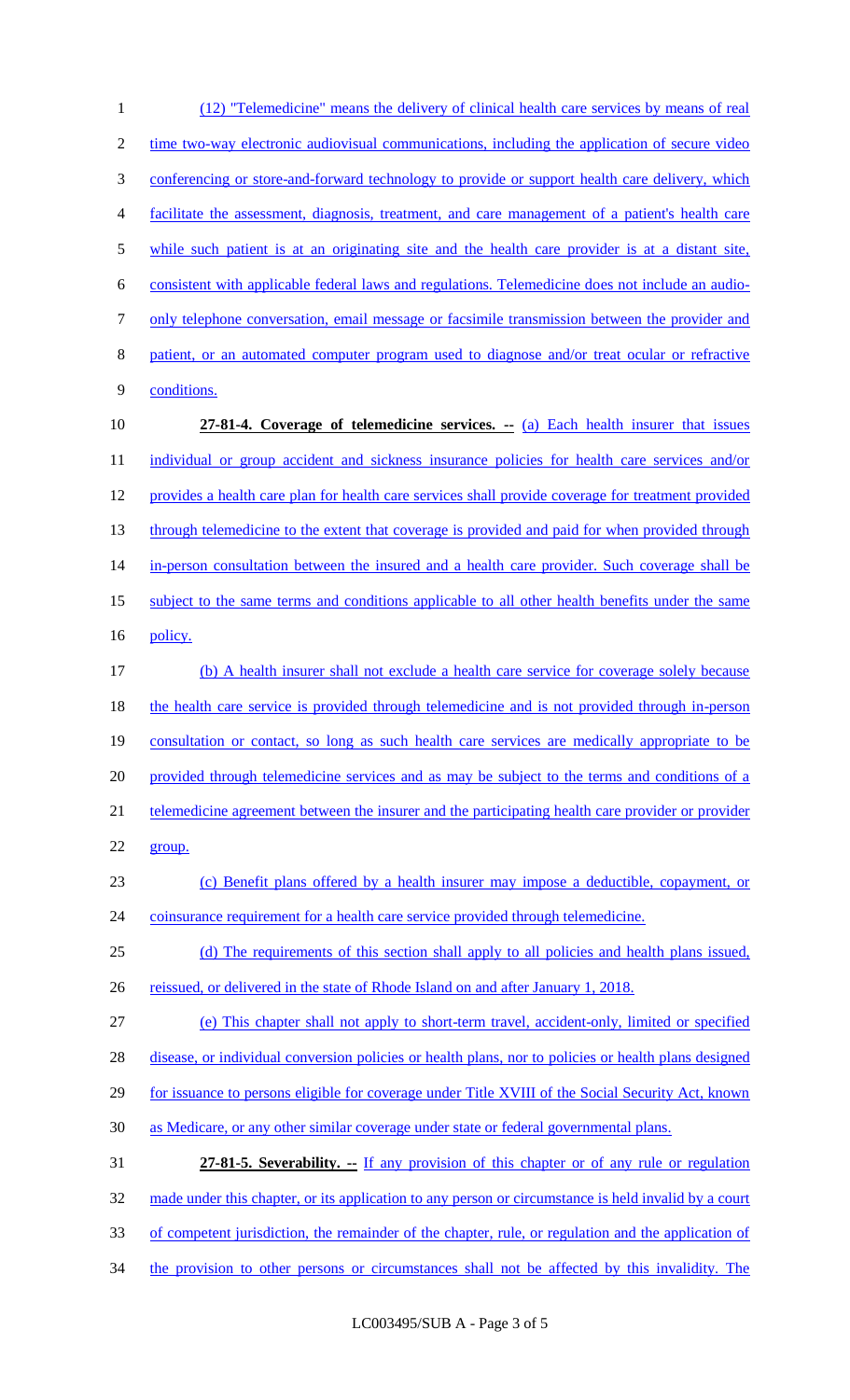- 1 invalidity of any section or sections or parts of any section or sections shall not affect the validity
- 2 of the remainder of the chapter.
- 3 SECTION 2. This act shall take effect upon passage.

LC003495/SUB A ========

 $=$